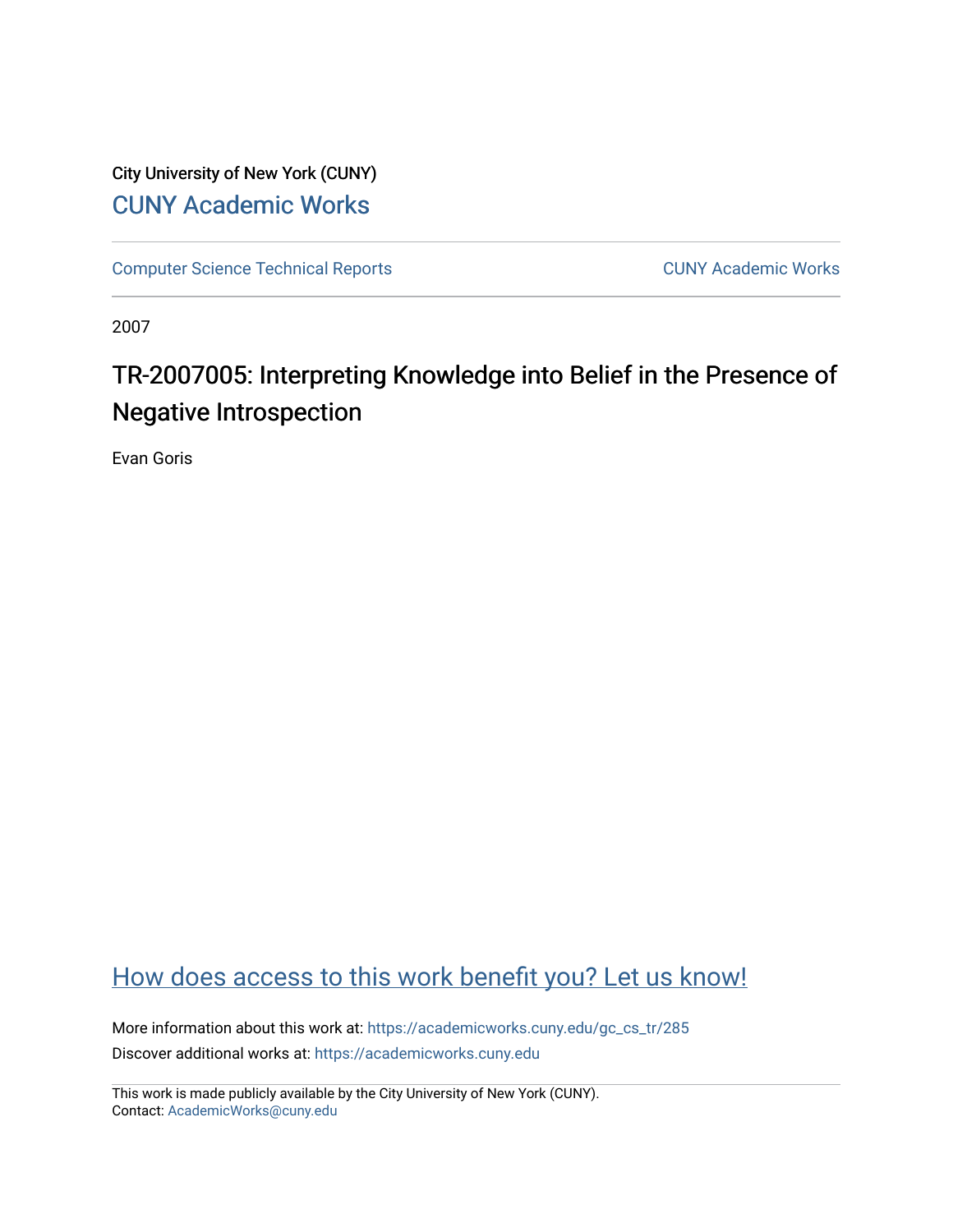## Interpreting Knowledge into Belief in the Presence of Negative Introspection

Evan Goris<sup>∗</sup>

March 24, 2007

#### Abstract

This paper studies a particular interpretation of propositional modal logic into propositional modal logic. Under an epistemic reading of the modality this interpretation can be understood as taking knowledge to be true belief. All normal modal logics of belief that under this definition of knowledge give rise to S5 as the logic of knowledge are determined. And all the normal modal logics of belief that give rise to S4w5 as the logic of knowledge are determined. Among the latter KD45 shows up as a maximal such logic.

### 1 Introduction

In an epistemic setting the meaning of a propositional modal formula  $\Box A$  can be understood as either 'A is known' or 'A is believed'. If we understand knowledge as true belief<sup>1</sup> and if we have a formula F and wonder whether it holds when we read the  $\Box$ 's in F as 'knowing' then we might consider the following reduction. First replace each sub-formula of the form  $\Box H$  in F by  $\Box H \wedge H$ . Then ask whether the resulting formula holds when the  $\Box$ 's are read as 'believing'. For this to work it is important that the notions of belief and knowledge match up in this way, by which I mean the following. Formally speaking the above translation, lets call it ∗, is an interpretation of the language of knowledge into the language of belief. Let  $L_k$  be a logic of knowledge and  $L_b$  a logic of belief. That these logics match up under this interpretation means that ∗ is a faithful interpretation of  $L_k$  into  $L_b$ . In this paper we determine all logics of belief for which ∗ is a faithful interpretation of S5 and of S4w5 Among the logics that faithfully interpret S4w5, we will see that the well-known KD45 is a maximal such logic.

<sup>∗</sup>Research supported by CUNY Community College Collaborative Incentive Research Grant 91655-0001 "Mathematical Theory of Justification"

<sup>&</sup>lt;sup>1</sup>There are all kinds of philosophical problems with such a definition but to handle those one needs more machinery, see [AN05b, AN05a]. In any case I don't claim that knowledge is true belief, but try to approach such an assumption in a formal way.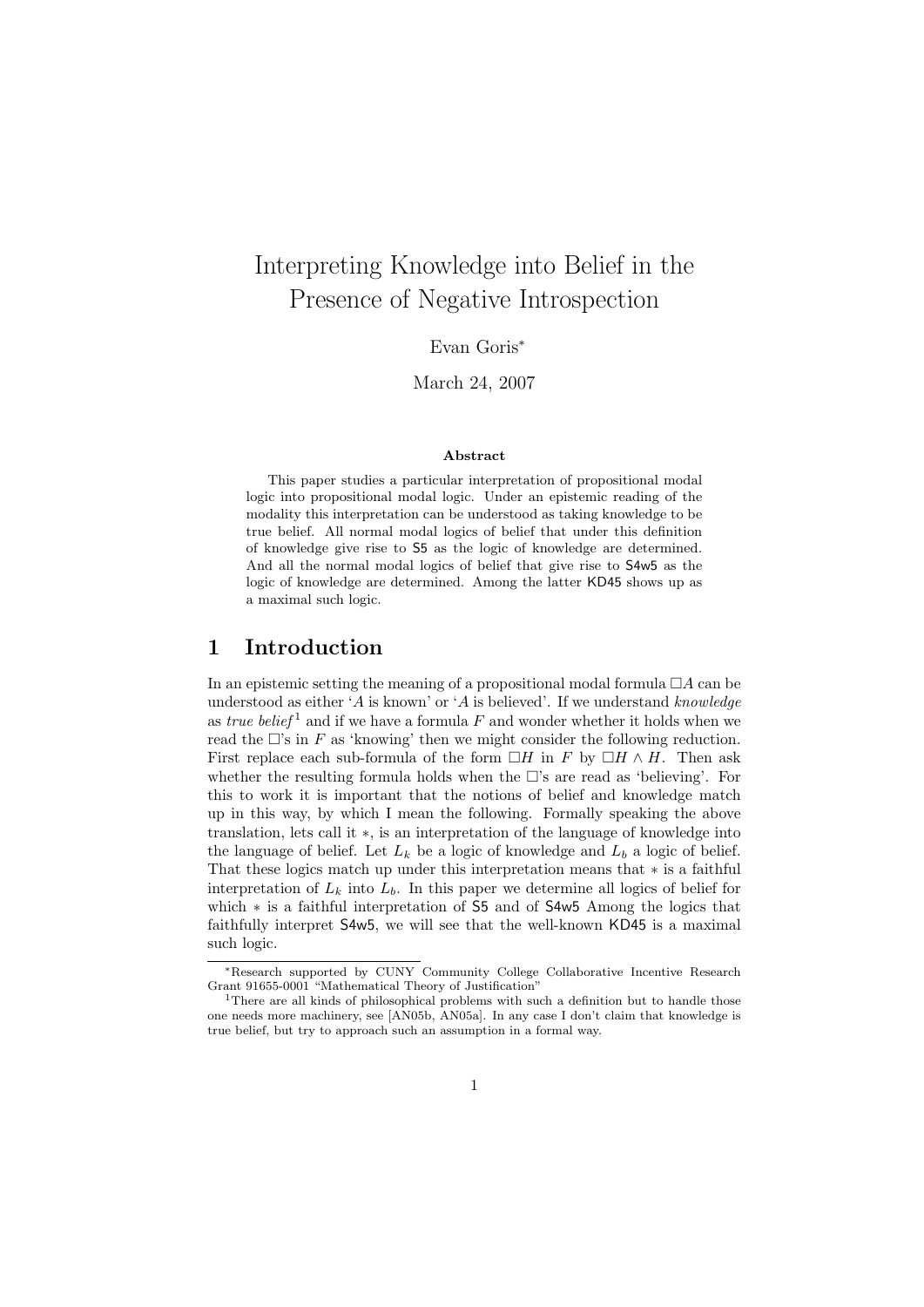The reader is referred to [BdRV01] for the necessary background on modal logic, especially the notions of canonical formula, canonical models and their use in Kripke completeness proofs, filtrations and bounded morphisms. A short summary is given in Subsection 2.1.

The rest of this paper is organized as follows. In Section 2 the necessary modal logic machinery is presented. In Section 3 the general formal setting of the current research is set out and two specific questions are formally stated. These two questions are solved, using the machinery from Section 2, in Sections 4 and 5 respectively.

Acknowledgements. The author is grateful to Professor Sergei Artemov for asking the question that led to this paper. The author would also like to thank Bryan Renne for useful comments and suggestions.

## 2 Modal Logic Preliminaries

In this section we define the modal logics we will be concerned with in the rest of this paper. In subsection 2.1 some notational conventions used in the rest of this paper will be introduced and in subsection 2.2 we show a general result that will be useful on two occasions later on.

To begin with, the following common schemes will pop-up frequently.

| $\Box(A \to B) \to \Box A \to \Box B$    | Κ |
|------------------------------------------|---|
| $\Box A \rightarrow A$                   | т |
| $\Box A \rightarrow \Box \Box A$         | 4 |
| $\Diamond A \rightarrow \Box \Diamond A$ | 5 |
| $A \to \Box \Diamond A$                  | В |
| $\Box A \rightarrow \Diamond A$          |   |
|                                          |   |

And in addition the following three less common schemes will show up.

| w4  | $\Box A \wedge A \rightarrow \Box \Box A$                                 |
|-----|---------------------------------------------------------------------------|
| wВ  | $A \to \Box(\neg A \to \Diamond A)$                                       |
| w5  | $\Diamond A \land \neg A \rightarrow \Box \Diamond A$                     |
| ww5 | $\Diamond A \land \neg A \rightarrow \Box(\neg A \rightarrow \Diamond A)$ |

The schemes w4, w5, ww5 and wB pop up automatically in the next section, however Kw4 is known to be the logic of all topological spaces if the  $\Diamond$  is interpreted as the derivative operation [Esa04].<sup>2</sup> The author does not have any knowledge of literature on the schemes w5, ww5 and wB though as the following lemma shows wB is equally strong as B.

Lemma 2.1.  $KwB = KB$ 

 ${}^{2}\text{In}$  [Esa04] Kw4 is written as wK4.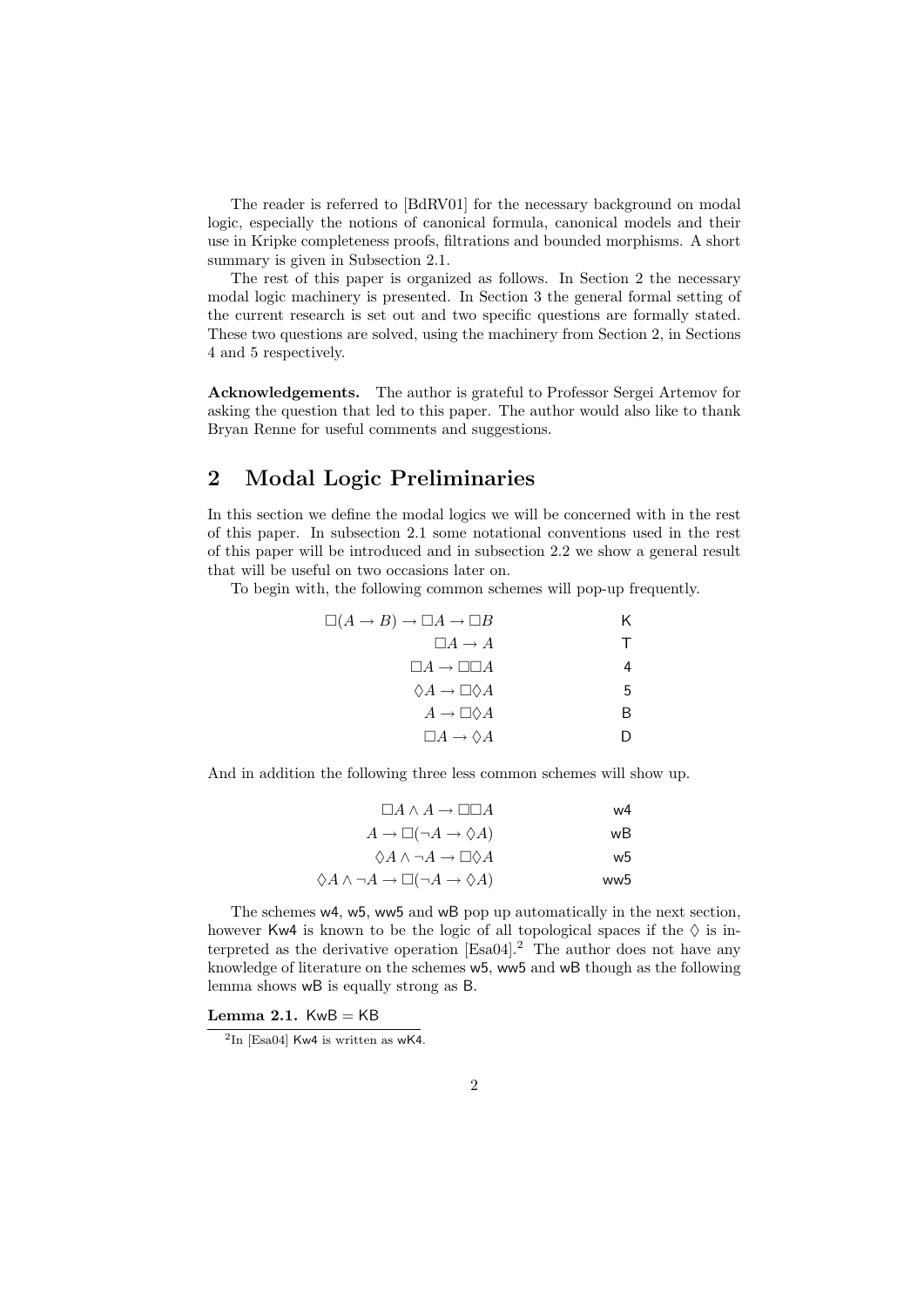Proof. It is enough to show, and this is what we will do, that for any formula A there exists a theorem X of KwB such that  $\mathsf{K} \vdash X \to (A \to \Box \Diamond A)$ .

Let  $M = \langle W, R, \Vdash \rangle$  be a Kripke model and  $w \in W$  and assume that the following formulas are forced at w.

$$
A \to \Box(\neg A \to \Diamond A) \quad , \tag{1}
$$

$$
A \wedge \Diamond A \to \Box(\neg A \vee \Box \neg A \to \Diamond(A \wedge \Diamond A)) . \tag{2}
$$

Suppose for a contradiction that  $w \Vdash A \land \Diamond \Box \neg A$ . Then there exists some x with

$$
wRx \Vdash \Box \neg A . \tag{3}
$$

 $\Box$ 

Since  $w \Vdash A$ ,  $wRx$  and  $w \Vdash (1)$  and (3) we get  $x \Vdash A$ . Now using (2) we get  $x \Vdash \Diamond A$ , contradicting (3).

By the completeness of K we thus have

$$
K \vdash (1) \land (2) \to (A \to \Box \Diamond A)
$$

and we are done.

Definition 2.2 (Weak-transitivity). A binary relation is *weakly-transitive* when  $xRyRz$  and  $x \neq z$  implies  $xRz$ 

#### Theorem 2.3. w4 is canonical for weak-transitivity

*Proof.* We first show that  $w4$  is valid on all frames  $\langle W, R \rangle$  where R is weaklytransitive. Fix some forcing relation  $\mathbb{H}$ , let  $x \in W$  and suppose  $x \mathbb{H} \square A \wedge A$ . Let  $y, z \in W$  such that  $xRyRz$ . If  $z = x$  then  $z \not\vdash A$  and if  $z \neq x$  then by weak-transitivity we get  $xRz$  and thus  $z \Vdash A$ .

Now we show that if  $L$  is a normal modal logic that contains all instances of  $w4$  then the canonical model for  $L$  is weakly transitive. Let us first show that

$$
\mathsf{Kw4} \vdash \Box A \land B \to \Box \Box (\neg A \to B) . \tag{4}
$$

Reason in Kw4 and assume  $\Box A$ , B and  $\Diamond \Diamond (\neg A \land \neg B)$ . Then by w4,  $\Diamond (\neg A \land \neg B) \lor$  $(\neg A \land \neg B)$ . Thus since B we have  $\Diamond(\neg A \land \neg B)$  and thus  $\Diamond \neg A$ , contradicting  $\Box A$  and thus (4) is shown.

Now let  $M = \langle W, R, \Vdash \rangle$  be the canonical model for L and suppose  $\Gamma R \Delta R \Theta$ where  $\Theta \neq \Gamma$ . There exists some B such that  $B \in \Gamma$  and  $B \notin \Theta$  (or  $B \notin \Gamma$ ) and  $B \in \Theta$ , but since  $\Gamma$  and  $\Delta$  are maximal consistent this amounts to the same thing). Now let  $\Box A \in \Gamma$ . By (4) we have  $\Box \Box (\neg A \rightarrow B) \in \Gamma$  and thus  $\neg A \rightarrow B \in \Theta$ . Since  $B \notin \Theta$  we have  $\neg A \notin \Theta$  and thus  $A \in \Theta$ .  $\neg A \to B \in \Theta$ . Since  $B \notin \Theta$  we have  $\neg A \notin \Theta$  and thus  $A \in \Theta$ .

Definition 2.4 (Weak-weak-euclidean). A binary relation is weak-weak-euclidean when  $wRx wRy, w \neq x$  and  $x \neq y$  implies  $yRx$ 

Theorem 2.5. ww5 is canonical for weak-weak-euclidean-ness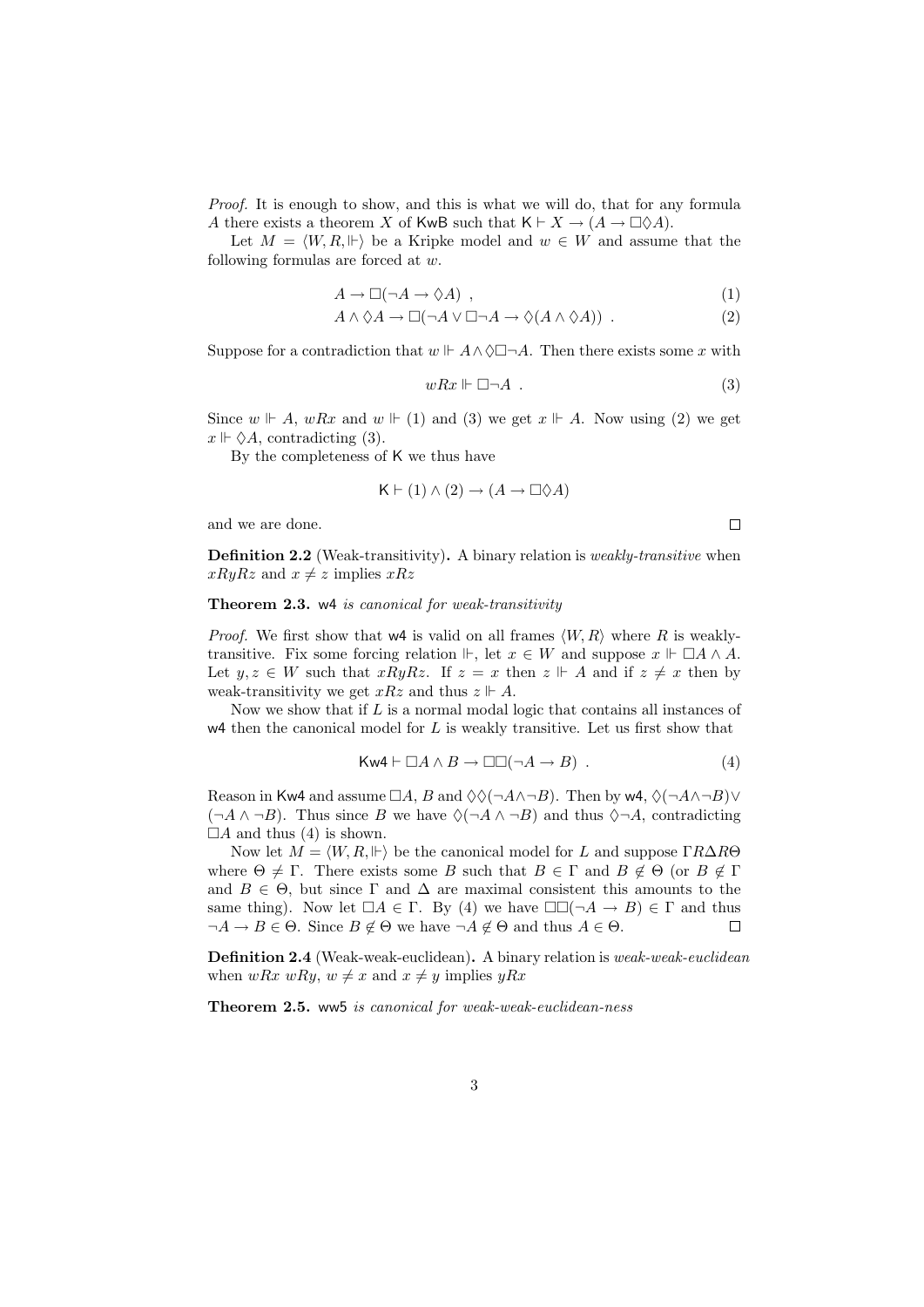*Proof.* Let  $F = \langle W, R \rangle$  be a weak-weak-euclidean frame and let  $\Vdash$  be any forcing relation on W. Let  $w, y \in W$  and suppose  $w \Vdash \Diamond F \land \neg F$ ,  $wRy$  and  $y \Vdash \neg F$ . We have to show that  $y \Vdash \Diamond F$ . As  $w \Vdash \Diamond F$  there exist x such that  $wRx$  and  $x \Vdash F$ . Since  $y \Vdash \neg F$  and  $w \Vdash \neg F$  we have  $x \neq y$  and  $x \neq w$  and thus by weak-weak-euclidean-ness we get  $yRx$ , which gives  $y \Vdash \Diamond F$ , and we are done.

Now let  $L$  be any normal modal logic that contains every instance of ww5 and let  $M = \langle W, R, \Vdash \rangle$  be the canonical model for L. Suppose  $\Gamma R\Delta$ ,  $\Gamma R\Theta$ .  $\Gamma \neq \Delta$  and  $\Delta \neq \Theta$ . We have to show that  $\Theta R\Delta$ . First fix formulas B and C such that  $B, C \in \Delta$ ,  $\neg B \in \Gamma$  and  $\neg C \in \Theta$  and let  $\Box A \in \Theta$ . Suppose for a contradiction that  $A \notin \Delta$ . Then  $\Diamond(\neg A \land B \land C) \in \Gamma$  and, as  $\neg B \in \Gamma$  also  $\neg(\neg A \land B \land C) \in \Gamma$ . Thus by ww5 we get  $\Box(\neg(\neg A \land B \land C) \rightarrow \Diamond(\neg A \land B \land C)) \in \Gamma$ and thus  $\neg(\neg A \land B \land C) \rightarrow \Diamond(\neg A \land B \land C) \in \Theta$ . Since  $\neg C \in \Theta$  this implies  $\Diamond(\neg A \land B \land C) \in \Theta$  and thus  $\Diamond \neg A \in \Theta$  a contradiction  $\Diamond(\neg A \land B \land C) \in \Theta$  and thus  $\Diamond \neg A \in \Theta$ , a contradiction.

#### 2.1 Notations and Conventions

Bounded morphisms With a bounded morphism we will either mean a bounded morphism between frames or a bounded morphism between models. The context will make clear which is meant. If  $P$  is a finite set of propositional variables then a P-bounded morphism is a bounded morphism where the base case is restricted to the variables in P.

Some transformations on frames and models If L is a normal modal logic then with  $\mathcal{F}_L^{\text{pg}}$  we denote its class of finite point-generated frames. Let  $F = \langle W, R \rangle$  be a frame and let  $\circ, \bullet \notin W$ . We define the frames  $F^* = \langle W^*, R^* \rangle$ ,  $F^{\circ} = \langle W^{\circ}, R^{\circ} \rangle$  and  $F^{\bullet} = \langle W^{\bullet}, R^{\bullet} \rangle$  as follows.

$$
W^* = W
$$
  
\n
$$
W^* = W \cup \{0\}
$$
  
\n
$$
R^* = R \cup \{(x, x) | x \in W\},
$$
  
\n
$$
W^{\circ} = W \cup \{\circ\}
$$
  
\n
$$
R^{\circ} = R \cup \{(\circ, x) | x \in W\},
$$
  
\n
$$
R^{\bullet} = R \cup \{(\bullet, x) | x \in W\} \cup \{(\bullet, \bullet)\}.
$$

Thus  $F^*$  is the reflexive closure of F,  $F^{\circ}$  is obtained by adding a non-reflexive root to F and  $F^{\bullet}$  is obtained by adding a reflexive root. We sometimes use  $\star$ as a name for either ∘ and •.

The operations  $\ast$ , ∘ and • are lifted to classes of frames  $\mathcal F$  in the obvious way:

$$
\mathcal{F}^* = \{ F^* \mid F \in \mathcal{F} \},
$$
  

$$
\mathcal{F}^{\circ} = \{ F^{\circ} \mid F \in \mathcal{F} \},
$$
  

$$
\mathcal{F}^{\bullet} = \{ F^{\bullet} \mid F \in \mathcal{F} \}.
$$

I trust that the reader can guess how these operations lift to models and to classes of models.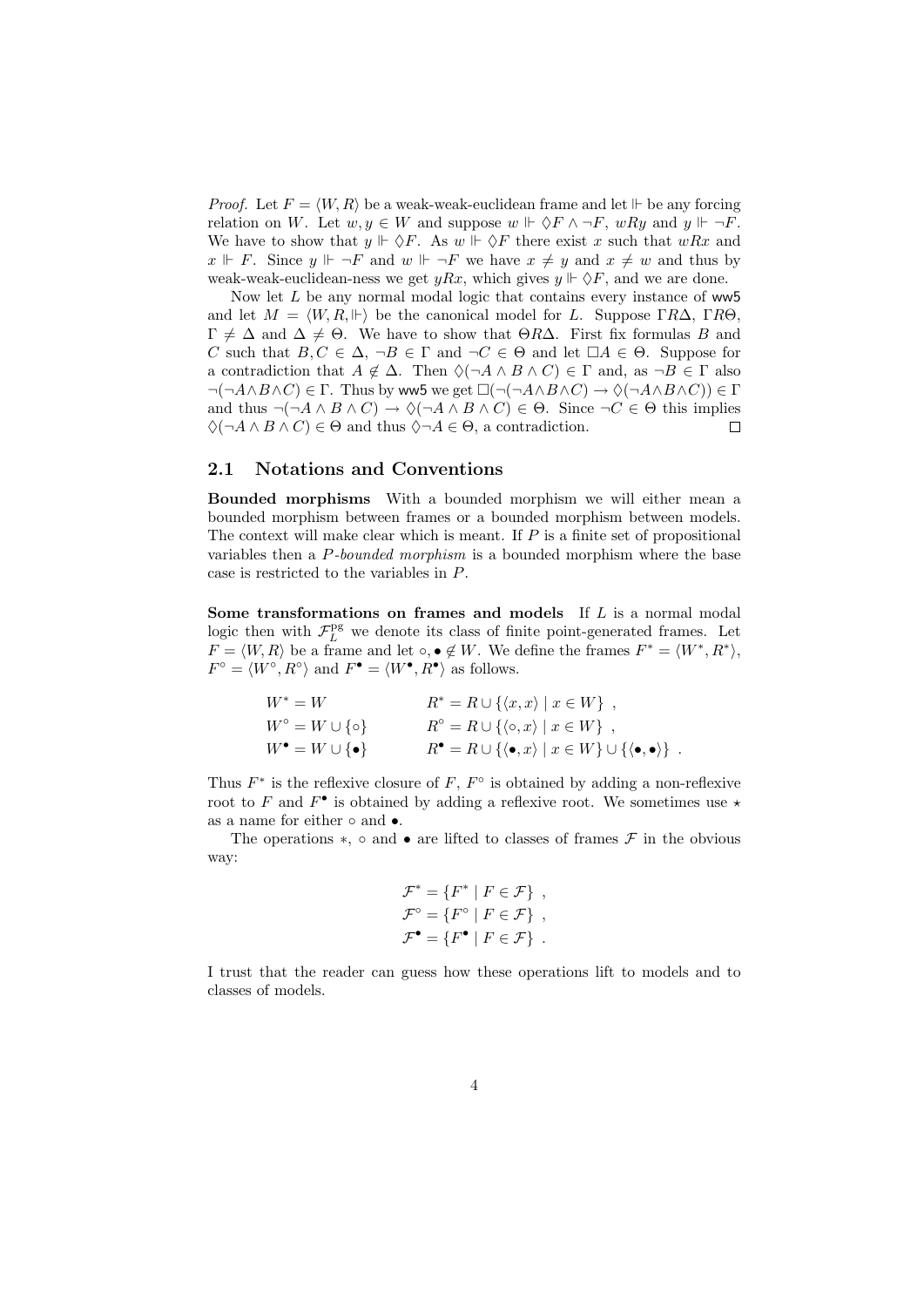Induced subframes and submodels Let  $F = \langle W, R \rangle$  be a frame. If  $W' \subseteq W$  then the *subframe of F induced by W'* is the frame  $\langle W', R' \rangle$  where R' is the restriction of R to W'. If  $w \in W$  then with  $w \uparrow^+$  we denote the subframe of F induced by  $\{x \in W \mid wRx, w \neq x\}$ . Again these things lift to models in the obvious way.

Some properties of frames and models A model  $M$  is *distinguishing* if for every world w there exists a formula  $\phi_w$  such that  $M, u \Vdash \phi_w$  iff  $u = w$ . A model  $N = \langle W, R, \Vdash' \rangle$  is a variant of a model  $M = \langle W, R, \Vdash \rangle$ . That is, N is a variant of M when both M and N are based on the same frame. A model  $N = \langle W, R, \Vdash \rangle$  is a *definable variant* of a model  $M = \langle W, R, \Vdash \rangle$  if for every propositional variable p there exists a formula  $\phi_p$  such that  $N, x \Vdash p$  iff  $M, x \Vdash \phi_p.$ 

The crucial consequences of these properties are as follows. For a finite distinguishing model, every variant is definable. And if a model for which every variant is definable validates a logic  $L$  then so does its underlying frame [BdRV01].

#### 2.2 Logics extending Kw4ww5

In this subsection we will show that all normal modal logics extending Kw4ww5 have the finite frame property. The proof follows the idea of Fine's proof [Fin71, BdRV01] of Bull's Theorem but, thanks to the simple model theory of Kw4ww5 is much simpler.

For  $n \geq 1$  let

$$
\mathcal{G}_n = \{ F \mid \forall x, y (x \neq y \rightarrow xRy) \text{ and } |F| = n \},
$$

Some easy observations:  $\mathcal{G}_n^* \subseteq \mathcal{G}_n$ ,  $\mathcal{F}_{\mathsf{Kw4B}}^{\mathsf{pg}} = \bigcup_{n \geq 1} \mathcal{G}_n$  and  $\mathcal{F}_{\mathsf{S5}}^{\mathsf{pg}} = \bigcup_{n \geq 1} \mathcal{G}_n^*$ .

Lemma 2.6. We have the following.

- 1.  $\mathcal{F}^{\text{pg}}_{\text{KD45}} = \bigcup_{n \geq 1} \mathcal{G}^{*^{\circ}}_n \cup \mathcal{G}^{*}_n$ ,
- 2.  $\mathcal{F}_{\mathsf{S4w5}}^{\mathrm{pg}} = \bigcup_{n\geq 1} \mathcal{G}_{n}^{*} \bullet \cup \mathcal{G}_{n}^{*}$ ,
- $\mathcal{G}. \ \ \mathcal{F}^{\mathrm{pg}}_{\mathrm{Kw4ww5}} = \bigcup_{n\geq 1} \mathcal{G}^{\circ}_n \cup \mathcal{G}^{\bullet}_n \cup \mathcal{G}_n \ \ .$

*Proof.* All  $\supseteq$ 's are easy to check so let us just do the  $\subseteq$ 's.

Suppose  $F \in \mathcal{F}_{\mathsf{KD45}}^{\mathsf{pg}}$ . Let  $|F| = n$  and suppose  $F \notin \mathcal{G}_n^*$ . Let w generate  $F$ . As KD45  $\vdash \Box(\Box p \to p)$  we have  $w \uparrow^+ \in \mathcal{G}_{n-1}^*$ . In case wRw then by 5 we have that for all x, xRw and thus  $F \in \mathcal{G}_n^*$  which is not so. If  $xRw$  for some  $x \neq w$ then as also  $wRx$  we get by  $w4$  that  $wRw$ , which we already excluded. Thus  $F\in \mathcal{G}^*_{n-1}^{\circ}.$ 

Suppose  $F \in \mathcal{F}^{pg}_{\mathsf{S4w5}}$ . Let  $|F| = n$  and suppose  $F \notin \mathcal{G}^*_{n}$ . Let w generate  $F$ . By reflexiveness and weak-euclidean-ness of F we have  $w\uparrow^+ \in \mathcal{G}_{n-1}^*$ . In case for some  $x \neq w$  we have xRw then for all  $x \neq w$ , xRw and  $F \in \mathcal{G}_n^*$  which is not so. Thus  $F \in \mathcal{G}^*_{n-1}^{\bullet}$ .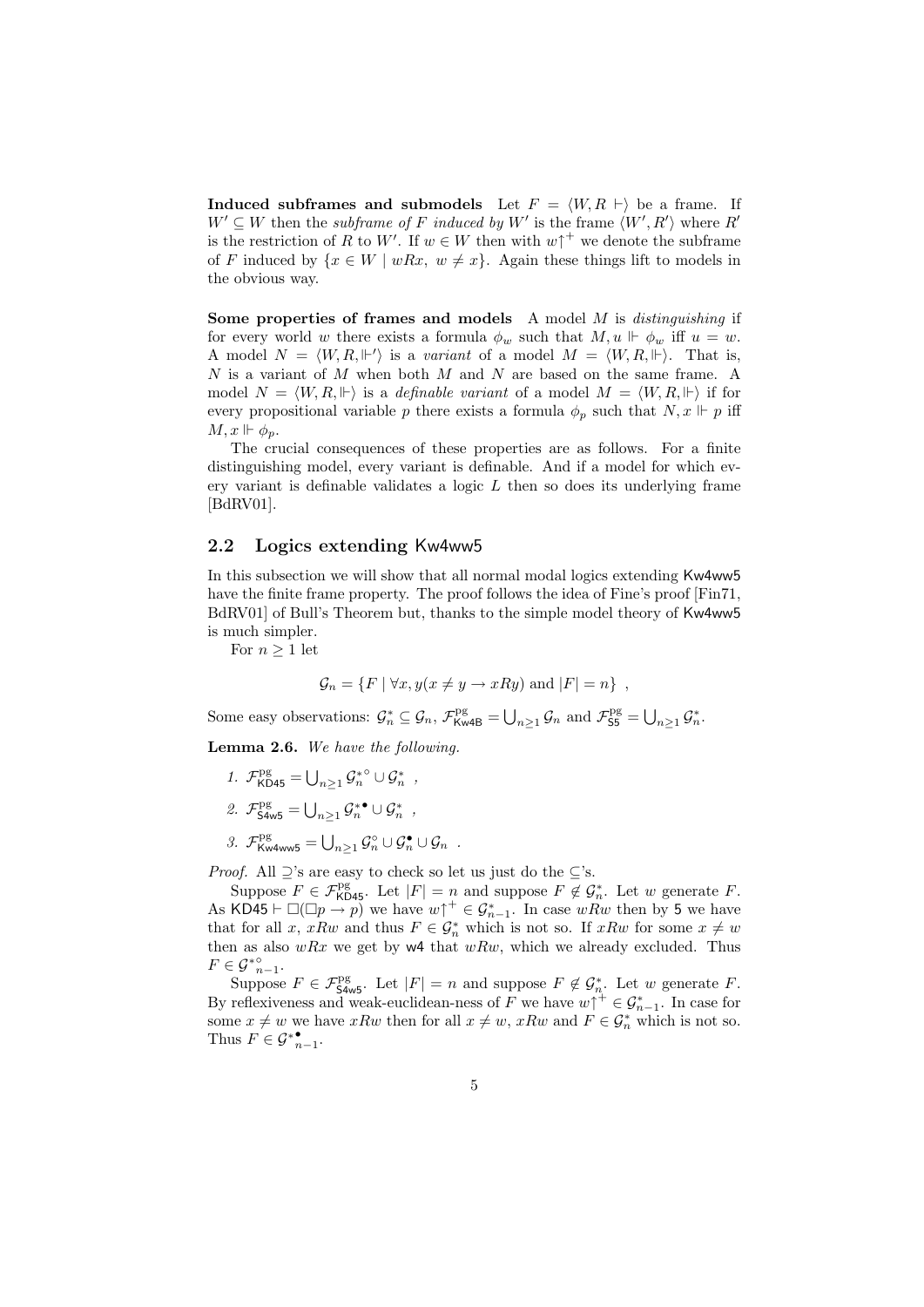Suppose  $F \in \mathcal{F}_{\text{Kw4ww5}}^{\text{pg}}$ . Let  $|F| = n$  and suppose  $F \notin \mathcal{G}_n$ . Let w generate F. By weak-weak-euclidean-ness we have for all  $x, y \in w \uparrow^+$ , if  $x \neq y$  then  $xRy$ . Thus  $w \uparrow^+ \in \mathcal{G}_{n-1}$ . Suppose there exist  $x \neq w$  such that  $xRw$ . Then by w4 for all  $x \neq w$ ,  $xRw$  and thus  $F \notin \mathcal{G}_n$  which is not so. Thus  $F \notin \mathcal{G}_{n-1}^{\bullet} \cup \mathcal{G}_{n-1}^{\bullet}$ . all  $x \neq w$ ,  $xRw$  and thus  $F \notin \mathcal{G}_n$  which is not so. Thus  $F \notin \mathcal{G}_{n-1}^{\circ} \cup \mathcal{G}_{n-1}^{\bullet}$ .

**Theorem 2.7.** Let  $F = \langle W, R \rangle$  be a p.q. Kw4ww5 frame and let P be a finite set of P.V.'s If  $M = \langle F, \Vdash \rangle$  is a model based on F then there exists

- 1. a finite and distinguishing model N and
- 2. a P-bounded morphism from M onto N .

*Proof.* Let F be generated by  $w_0$ . For  $x, y \in M$  put

$$
x \sim y
$$
 iff  $\forall p \in P \ M, x \Vdash p \Leftrightarrow M, y \Vdash p$ 

and

$$
|x| = \{x' \mid x' \sim x\} .
$$

First let  $N' = \langle W', R', \Vdash' \rangle$  where

- $W' = \{|x| \mid x \neq w_0\},$
- $|x|R'|y|$  iff  $\exists x' \in |x| \exists y' \in |y|x'Ry'$ ,
- $N', |x| \Vdash p$  iff  $M, x \Vdash p$  and  $p \in P$ .

Notice that we still could have  $|w_0| \in W'$ . We will first show that

$$
\forall x \neq w_0 \forall z \neq w_0(|x|R'|z| \to \exists z' \in |z|xRz') . \tag{5}
$$

Let  $x \neq w_0$  and  $z \neq w_0$ . In case  $x \neq z$  we have  $xRz$ . In case  $x = z$  then  $|x|R'|z|$ only if there exits  $z' \neq z$  and  $z' \in |z|$  or  $xRx$ . Thus we have show (5).

Suppose that there exists  $x_0 \neq w_0$  such that  $x_0 \sim w_0$  and  $|x_0|R'|x_0|$ . Notice that

$$
\forall x \; |x_0|R'|x| \; . \tag{6}
$$

Define  $g : M \longrightarrow N'$  by

$$
g(x) = \begin{cases} |x| & \text{if } x \neq w_0 ,\\ |x_0| & \text{otherwise.} \end{cases}
$$

We will now show that

$$
\forall z \ (g(w_0)R'g(z) \to \exists z' \ (g(z') = g(z) \land w_0 R z')) \ . \tag{7}
$$

In case  $z = w_0$  let  $z' = x_0$  and in case  $z \neq w_0$  take  $z' = z$ .

Since  $N'$  is clearly distinguishing the lemma will be shown in this case if g is a P-bounded morphism Clearly  $M, x \Vdash p$  iff  $N', g(x) \Vdash p$  for all  $p \in P$ . Assume xRy. In case both  $x, y \neq w_0$  then also  $g(x) = |x|R'|y| = g(y)$ . In case  $x = w_0$ then  $g(x) = |x_0|$  and thus by (6) we get  $g(x) = |x_0|R'g(y)$ . Assume  $g(x)R'g(y)$ .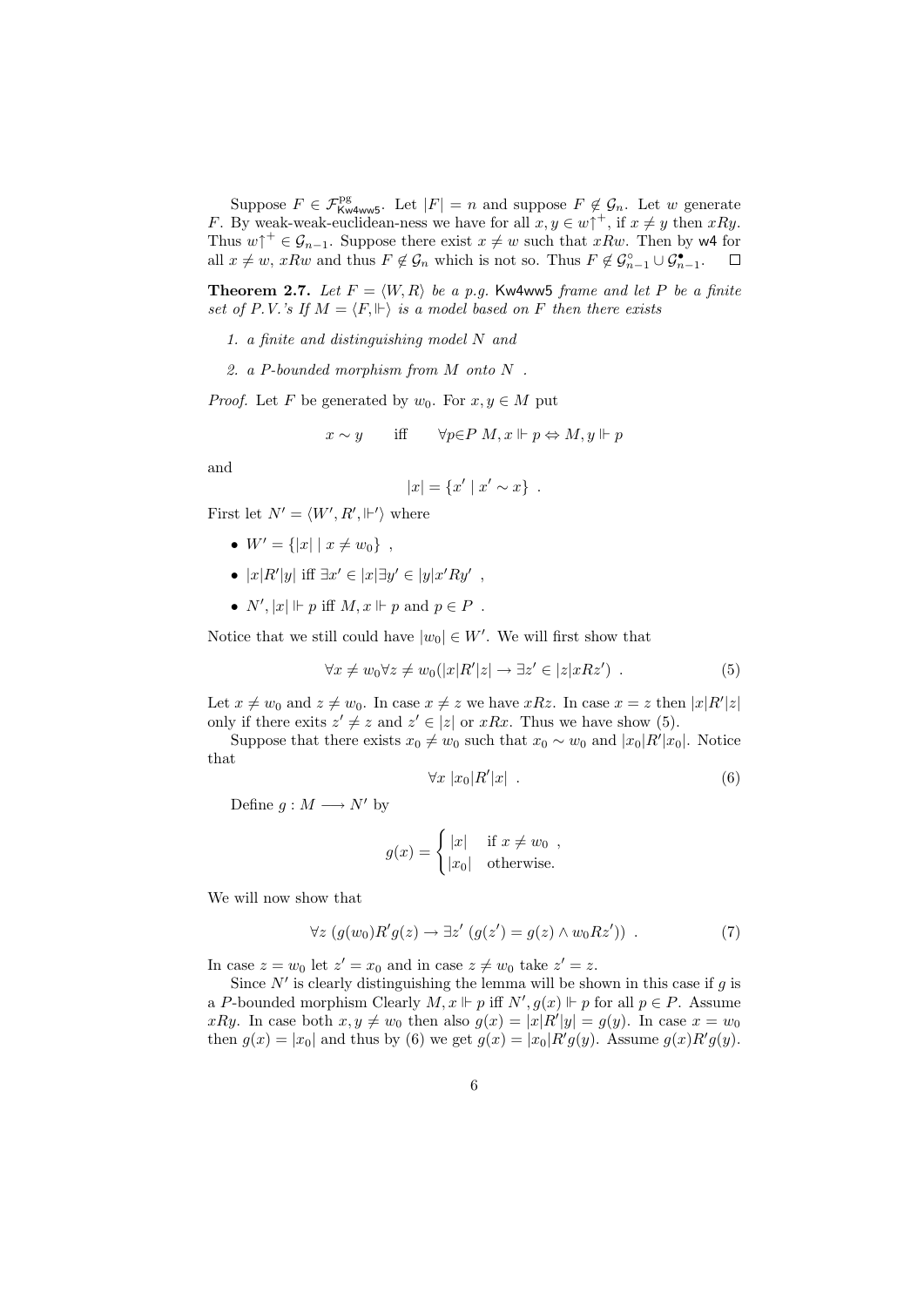Since  $g(x_0) = g(w_0)$  we can assume w.l.o.g. that  $y \neq w_0$ . In case  $x = w_0$  then we find some y' with  $g(y') = g(y)$  and  $xRy'$  by (7). In case  $x \neq w_0$  we find such a  $y'$  using  $(5)$ .

Now let us assume that no such  $x_0$  exist. Put

$$
N = \begin{cases} (N')^{\bullet} & \text{if } w_0 R w_0 , \\ (N')^{\circ} & \text{otherwise.} \end{cases}
$$

Let us write  $\star$  for the root of N ( $\star = \bullet$  in case  $w_0 R w_0$  and  $\star = \circ$  otherwise). Define  $f : M \longrightarrow N$  by

$$
f(x) = \begin{cases} |x| & \text{if } x \neq w_0 ,\\ \star & \text{otherwise.} \end{cases}
$$

That f is a P-bounded morphism can now be shown just using  $(5)$  and thus we are done if we can show that  $N$  is distinguishing. For each  $x$  let

$$
\pi_x = \bigwedge \{ p \mid x \Vdash p, \ p \in P \} \land \bigwedge \{ \neg p \mid x \not\Vdash p, \ p \in P \} .
$$

If for some  $x \neq w_0, x \sim w_0$ . Then we do not have  $|x|R'|x|$  and thus  $|x| \Vdash \Box \neg \pi_x$  and  $\star \Vdash \Diamond \pi_x$ . Thus if we put

$$
\phi_{|x|} = \begin{cases} \pi_x & x \not\sim w_0 \\ \pi_x \wedge \Box \neg \pi_x & x \sim w_0 \end{cases}
$$

and

$$
\phi_\star = \pi_x \wedge \Diamond \pi_x
$$

then for all  $n, m \in N$ ,  $m \Vdash \phi_n$  iff  $n = m$ . In case no such x exist then we can simply put  $\phi_{|x|} = \pi_x$  and  $\phi_* = \pi_{w_0}$ . simply put  $\phi_{|x|} = \pi_x$  and  $\phi_{\star} = \pi_{w_0}$ .

Corollary 2.8. Any extension  $L$  of Kw4ww5 has the finite frame property

*Proof.* Let L be any extension of Kw4ww5 and suppose  $L \not\parallel A$ . Let M be the sub-model of the canonical model of L generated by a MCS  $\Gamma$  with  $\neg A \in \Gamma$ . Apply Theorem 2.7 with  $P = PV(A)$  to obtain a finite distinguishing model  $N$  that is a bounded morphic image of a definable variant of  $M$  that falsifies A at some world v. As  $M$  validates  $L$  so does  $N$ . And as  $N$  is finite and distinguishing its underlying frame is a frame for L.  $\Box$ 

## 3 Interpreting Knowledge into Belief

In this section we set out the general idea for which two special cases are worked out in Section 4 and Section 5 below.

The most prominent logics of knowledge in the propositional modal setting found in the literature are S4 and S5 [FHMV95]. Logics of belief are usually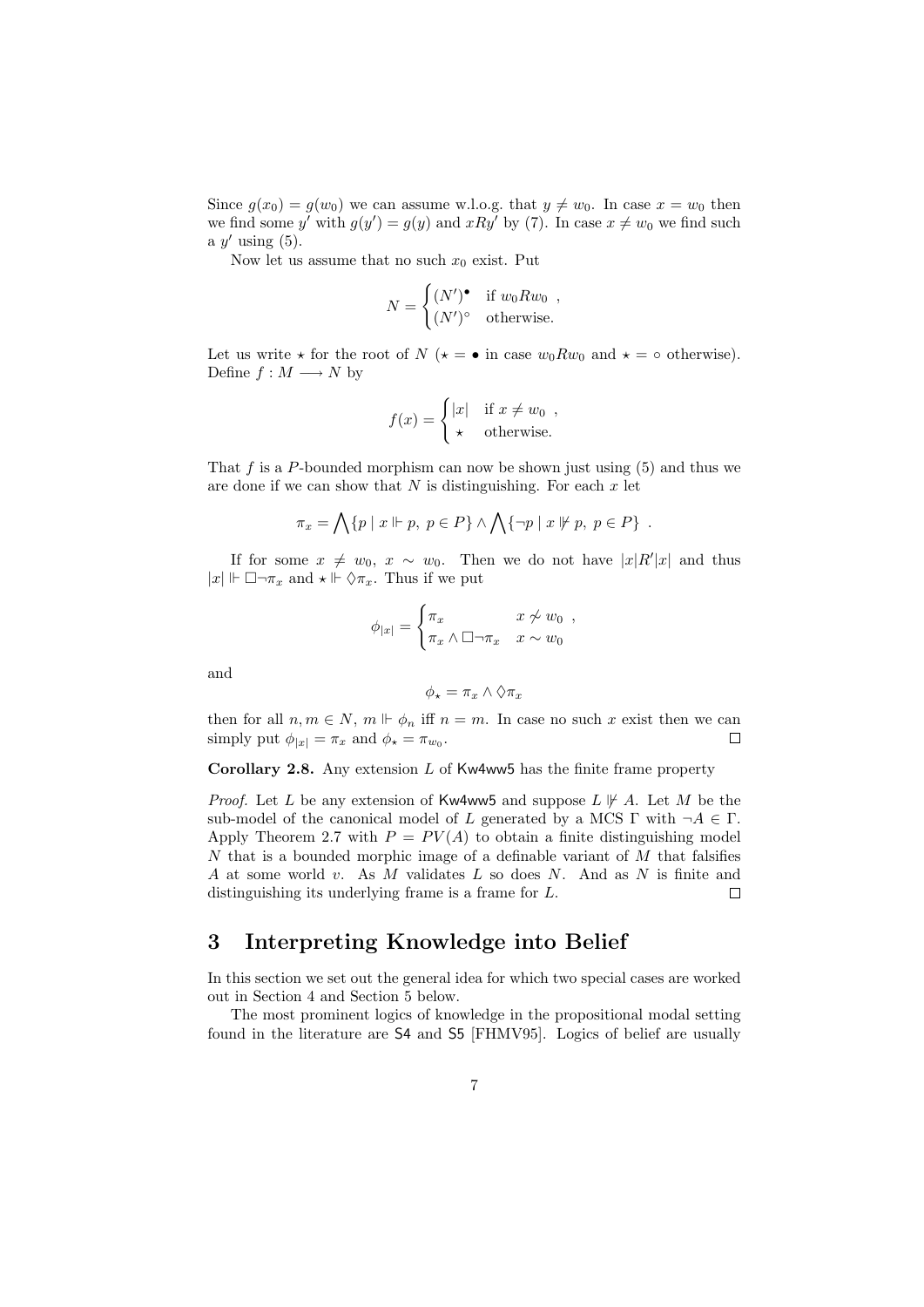obtained from these logics by dropping the T scheme and adding D, thus obtaining KD4 and KD45. As such belief is thus taken to be knowledge without the assurance that what we know is true, though our believes should be consistent. Or conversely, knowledge should be obtainable from belief as soon as we find out that what we belief is true. In line with this we will consider the following translation  $*$  from modal formulas A to modal formulas  $A^*$ .

Definition 3.1 (Interpretation of Knowledge in Belief). For any formula A define a formula  $A^*$  with induction on A as follows.

- $\star p^* = p$ ,
- $\star \perp^* = \perp$ ,
- $\star$   $(A \rightarrow B)^* = A^* \rightarrow B^*$ .
- $\star$   $(\Box A)^* = \Box A^* \wedge A^*$ .

The translation ∗ is a well-studied object in the field of provability logics. Using this translation a formal provability interpretation can be given to the  $\Box$ that, unlike GL, preserves S4 [Boo93]. No further reference to these uses of the translation ∗ are made in this paper so let us go back to the problem at hand.

Let  $L_k$  be a logic of knowledge and let  $L_b$  be a logic of belief (not necessarily any of the above, the reader can take his favorite system). If A is a modal formula then the validity of A when interpreting the  $\Box$  as 'knowing' is thus formally expressed by  $L_k \vdash A$ . Similarly the validity of A when interpreting the  $\Box$  as 'believing' is expressed by  $L_b \vdash A$ . If we now agree that knowledge is defined to be true belief then the validity of A in the knowledge interpretation can also be formally expressed as  $L_b \vdash A^*$ , and if we agree that knowledge is true belief then it is desirable, if not mandatory that these two match up. We thus ask ourselves the following two questions. Take  $L_k =$  55, find all the normal modal logics  $L_b$  such that

$$
\mathsf{S5} \vdash A \quad \text{iff} \quad L_b \vdash A^* \ . \tag{8}
$$

Similarly if we take  $L_b = \text{KD45}$ , find the unique normal modal logic  $L_k$  and all the normal modal logics  $L_b'$  such that

$$
L_k \vdash A \quad \text{iff} \quad \mathsf{KD45} \vdash A^* \quad \text{iff} \quad L'_b \vdash A^* \ . \tag{9}
$$

In more fancy terms we thus look for  $L_b$  that faithfully interprets  $S5$  respectively look for  $L_k$  such that KD45 faithfully interprets  $L_k$ .

There are of course more choices for  $L_k$  and  $L_b$  to start of with than just 55 and KD45. Among the standard schemes considered in epistemic logic it is the 5 scheme that, as far as the line of the research of this paper goes is the least trivial. We therefore restrict ourselves to logics that contain this scheme.

We finish with some basic facts that come in handy in the rest of the paper.

Lemma 3.2.  $K \vdash A^* \leftrightarrow A^{**}$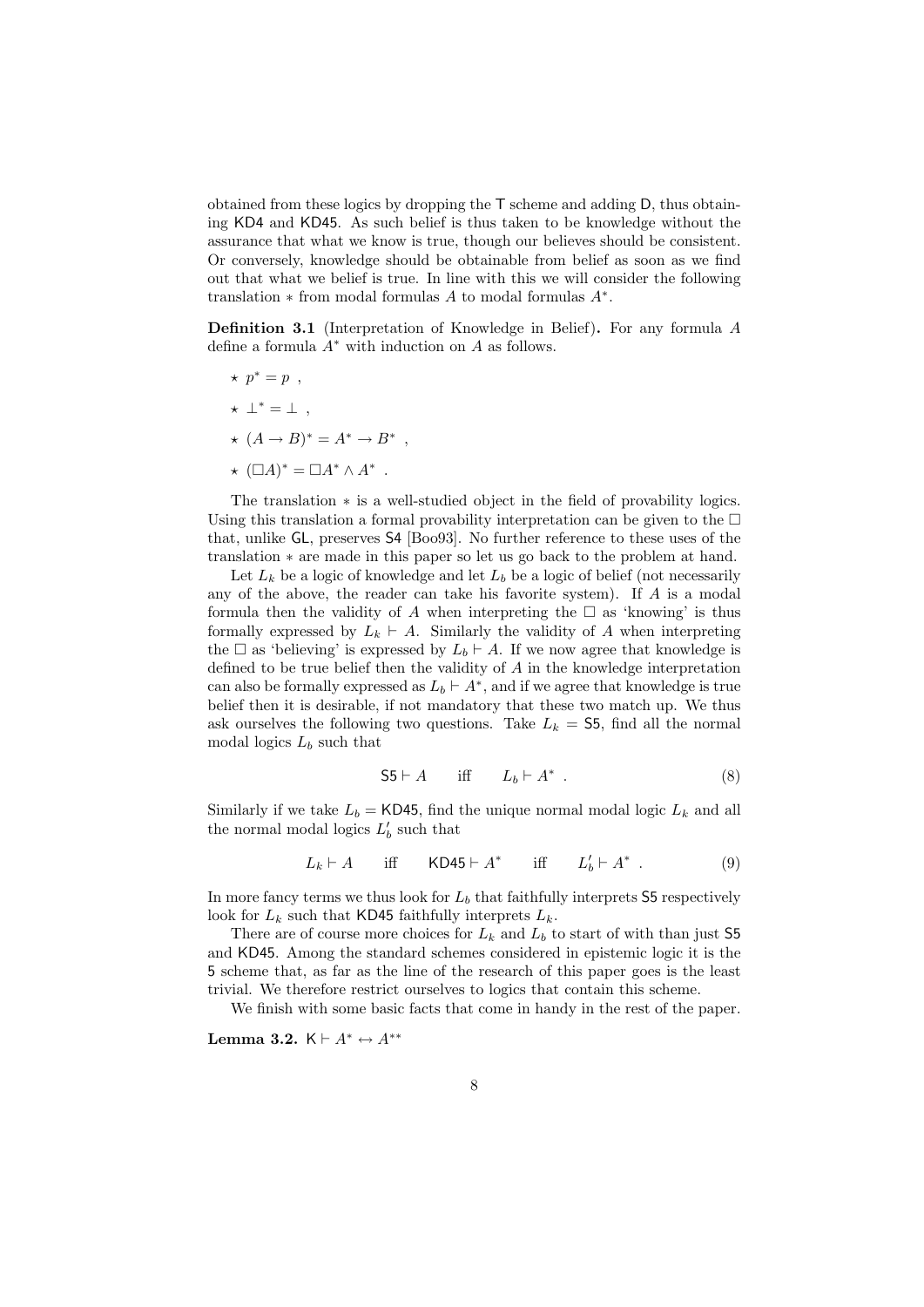Proof. Induction on A. The base case and propositional connectives are trivial and so is the  $\Box$  case since if  $A \equiv \Box B$  then  $A^* \equiv \Box B^* \wedge B^*$  and  $A^{**} \equiv \Box B^{**} \wedge B^{**}$ .  $B^{**} \wedge B^{**}.$ 

**Lemma 3.3.** Let  $M = \langle W, R, \Vdash \rangle$  be a model Then for all  $w \in W$  and all formulas A we have  $M^*, w \Vdash A$  iff  $M, w \Vdash A^*$ 

*Proof.* In what follows we write  $x \Vdash$  for  $M, x \Vdash$  and  $x \Vdash^*$  for  $M^*, x \Vdash$ . We show the lemma with induction on A. The base case and the cases for the propositional connectives are trivial. So assume  $A \equiv \Box B$ . ( $\Leftarrow$ ) If w  $\mathcal{F}^* \Box B$ then there exists v with  $wR^*v \Vdash^* \neg B$ . By (IH) we get  $v \Vdash \neg B^*$  and since  $wR^*v$ implies  $w = v$  or  $wRv$  we get  $w \Vdash \neg B^* \vee \neg \Box B^*$  and thus  $w \Vdash B^* \wedge \Box B^*$ . ( $\Rightarrow$ ) If wRv then  $wR^*v$  thus  $v \Vdash^* B$  and thus again by (IH)  $v \Vdash B^*$ . This implies w  $\mathbb{H} \Box B^*$ . Moreover by reflexivity of  $R^*$  we get w  $\mathbb{H}^* B$ , thus by (IH) w  $\mathbb{H} B^*$ and thus  $w \Vdash (\Box B)^*$ .  $\Box$ 

Notice that this lemma can be used in two ways, we either start with M and construct  $M^*$  by adding all pairs  $\langle x, x \rangle$  for  $x \in W$  to R, or we start with a reflexive model M<sup>∗</sup> and remove some, but not necessarily all, of those pairs from  $R^*$  to obtain R.

#### Corollary 3.4.  $\mathsf{T} \vdash A \leftrightarrow A^*$

*Proof.* By Lemma 3.3  $A \leftrightarrow A^*$  is valid on all reflexive frames and thus the corollary follows from the completeness of T for such frames corollary follows from the completeness of T for such frames.

### 4 Interpreting S5 Knowledge into Belief

In this section we find all solutions for (8). We will do this as follows. We will first find two solutions to  $(8)$  (Theorem 4.1 and 4.2) and then show that any other extends one of these (Theorem 4.3) and is contained in the other (Theorem 4.5).

 $\Box$ 

Theorem 4.1.  $55 \vdash A$  iff  $55 \vdash A^*$ 

Proof. By Corollary 3.4 above.

Theorem 4.2. S5  $\vdash$  A iff Kw4B  $\vdash$  A<sup>\*</sup>

*Proof.* It is easy to see that  $55 \vdash A$  implies Kw4B  $\vdash A^*$ . Suppose that  $55 \not\vdash A$ . Then there exists a model  $M = \langle W, R, \Vdash \rangle$  such that R is an equivalence on W and  $w \in W$  with  $w \Vdash \neg A$ . In particular R is weakly transitive and symmetric and thus M is also a Kw4B model. Moreover since R is reflexive by Lemma 3.3 we get  $w \Vdash \neg A^*$  and thus Kw4B  $\nvdash A^*$ .  $\Box$ 

Theorem 4.3. If for all A,  $55 \vdash A$  iff  $L \vdash A^*$  then Kw4B  $\subseteq L$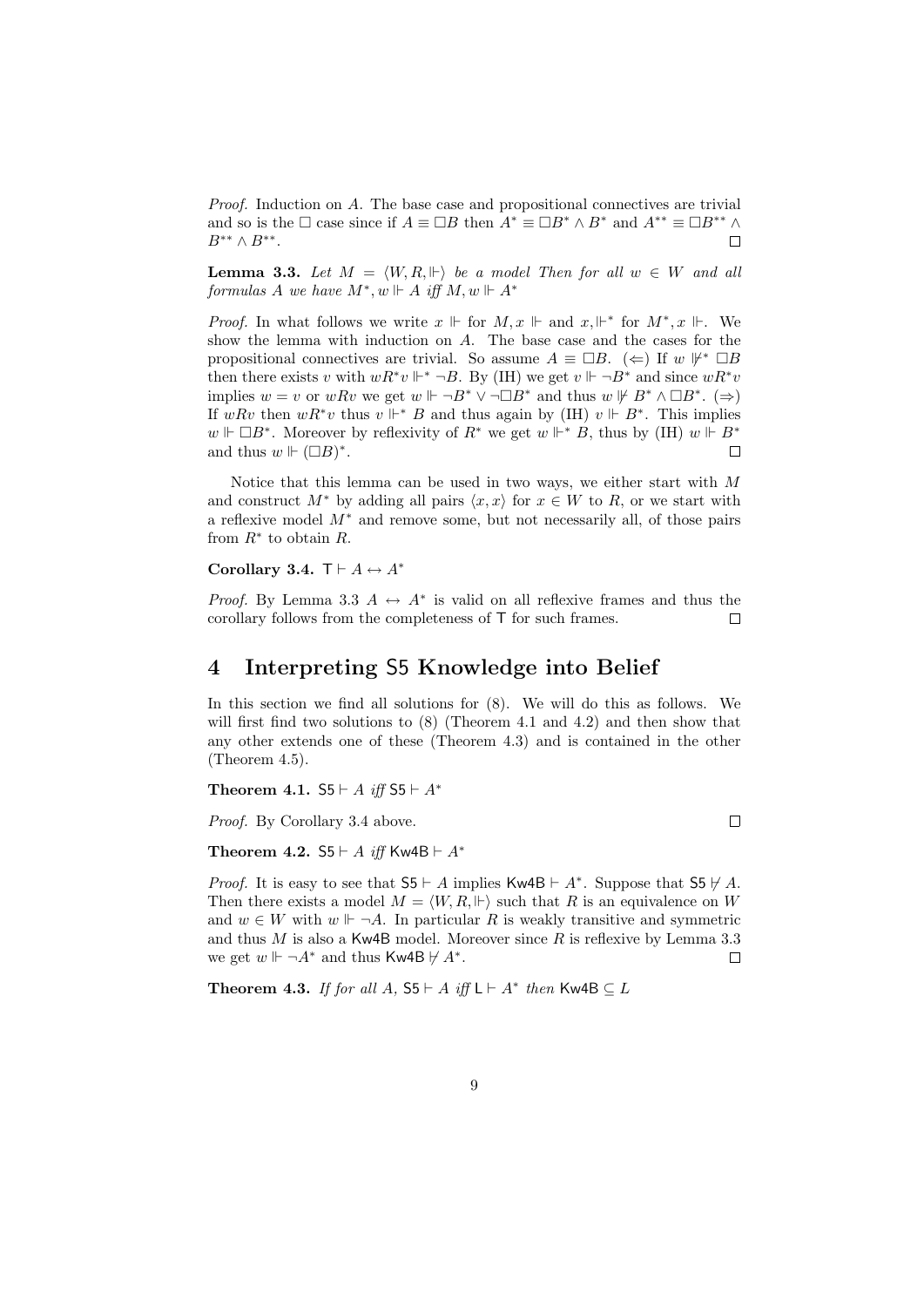*Proof.* Let  $L$  be any normal modal logic satisfying the conditions of the lemma. That  $L \vdash \Box A \land A \rightarrow \Box \Box A$  is clear. To show that  $L \vdash A \rightarrow \Box \Diamond A$  note that

$$
(\Diamond B \to \Diamond \Box B)^* = \Diamond B^* \lor B^* \to \Box (\Diamond B^* \lor B^*) \land (\Diamond B^* \lor B^*) .
$$

Thus if  $(\Diamond B \to \Diamond \Box B)^*$  is provable for an arbitrary formula B then so is

$$
B^* \to \Box(\neg B^* \to \Diamond B^*) .
$$

Thus KwB  $\subseteq L$  and by Lemma 2.1  $L \vdash A \to \Box \Diamond A$ .

**Lemma 4.4.** Let  $m \geq 1$  and  $F \in \mathcal{G}_m^*$ . Then for any  $n \geq 2m$  and any  $F' \in \mathcal{G}_n$ there exists a bounded morphism from  $F'$  onto  $F$ 

*Proof.* Any function  $f : F' \longrightarrow F$  with  $|f(x)^{-1}| \geq 2$  is a bounded morphism  $\Box$ 

Theorem 4.5. If for all A,  $S5 \vdash A$  iff  $L \vdash A^*$ . Then  $L \subseteq S5$ 

Proof. Assume the hypothesis of the theorem and suppose for a contradiction that  $L \nsubseteq$  S5. By Theorem 4.3 we have Kw4B  $\subseteq L$ . As  $\bigcup_{m\geq 1} \mathcal{G}_m^*$  are just the finite S5 frames there exists some *n* such that for all  $m \geq n$ ,  $\mathcal{G}_m^* \cap \mathcal{F}_L = \emptyset$ . But then by Lemma 4.4 we thus have that for all  $m \geq 2n$ ,  $\mathcal{G}_m \cap \mathcal{F}_L = \emptyset$ . Choose  $k \geq 1$  such that  $2^k \geq 2n$ . Let

$$
\Pi = \{ \overline{p}_1 \wedge \cdots \wedge \overline{p}_k \mid \overline{p}_i \in \{p_i, \neg p_i\} \} .
$$

Let  $\pi_1, \ldots, \pi_{2^k}$  be an enumeration of Π. We have

 $\mathcal{F}_L \models (\Box \neg \pi_1 \land \neg \pi_1) \lor \cdots \lor (\Box \neg \pi_{2^k} \land \neg \pi_{2^k})$ .

And as Kw4B extends Kw4ww5 we thus have by Corollary 2.8 that

 $L \vdash (\Box \neg \pi_1 \land \neg \pi_1) \lor \cdots \lor (\Box \neg \pi_{2^k} \land \neg \pi_{2^k})$ 

which by the assumption of the theorem implies

$$
S4w5 \vdash \Box \neg \pi_1 \vee \cdots \vee \Box \neg \pi_{2^k} .
$$

Which is clearly not so.

### 5 Interpreting S4w5 Knowledge into Belief

In this section we find all solutions to (9). This will be done as follows. First we will find three solutions to  $(2)$  (Theorem 5.3, 5.4 and 5.5). Then we will show that any other solution extends one of these (Theorem 5.6) and is contained in either of the other two (Theorem 5.9).

We start with two lemmata that will be helpful in finding a solution to (2).

**Lemma 5.1.** Let  $\langle W, R \rangle$  be an **S4w5** frame and let R' be defined as  $xR'y$  if  $xRy$  and if  $x = y$  then there exists  $v \neq x$  such that vRx. Then  $\langle W, R' \rangle$  is an K45 frame

 $\Box$ 

 $\Box$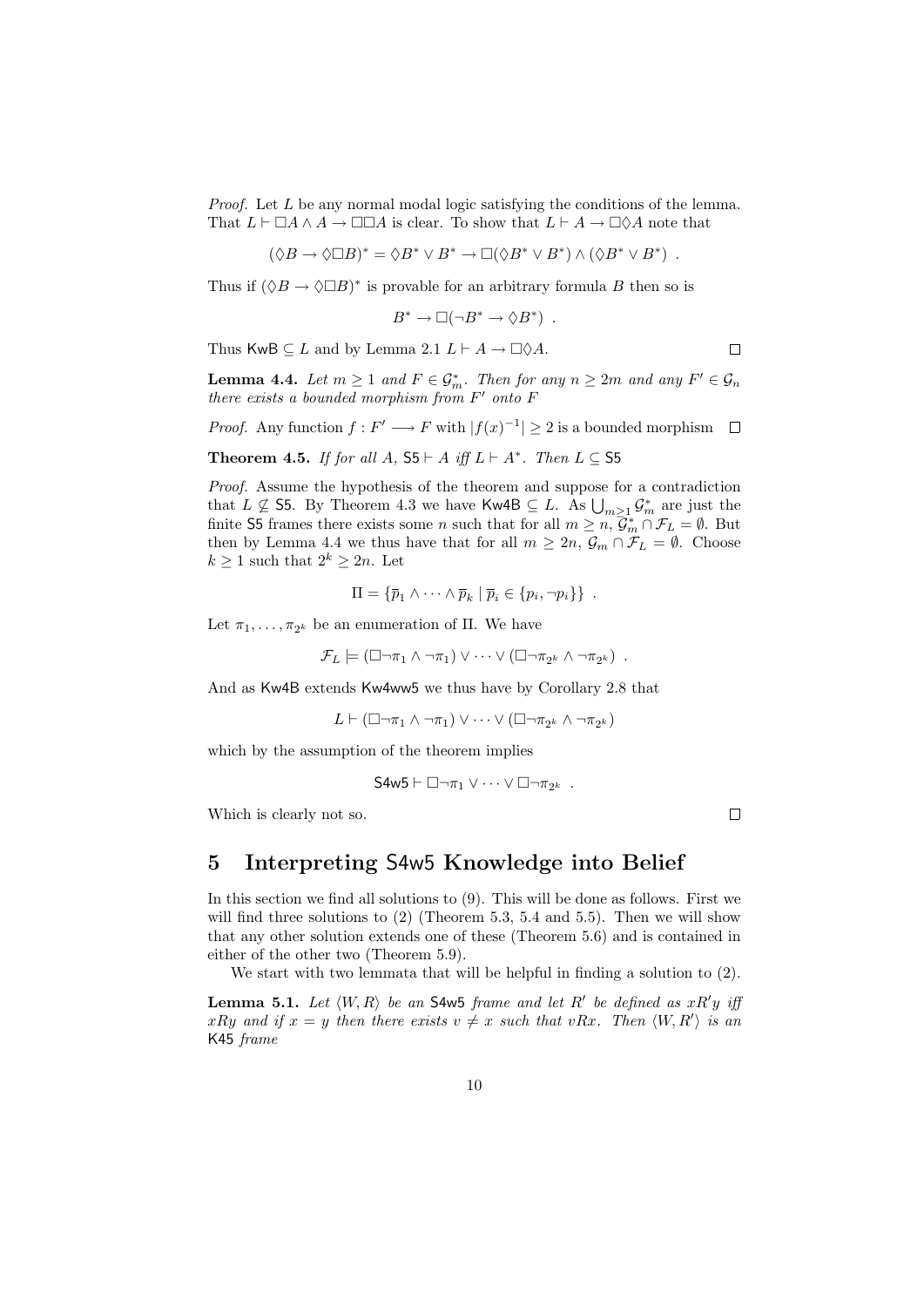*Proof.* Suppose  $xR'yR'z$ . We have  $xRyRz$  thus  $xRz$  and thus in case  $x \neq z$  we have  $xR'z$ . Now assume  $x = z$ . In case  $y = x$  we are done at once and in case  $y \neq x$  we have  $xR'z$ .

Suppose  $wRx, y$ . Then  $wRx, y$  and thus if  $x \neq w$  we have  $yRx$ . Additionally if  $y \neq x$  we get  $yR'x$  immediately and if  $y = x$  then we get  $yR'x$  since  $wRx$  and  $x \neq w$ . Now suppose  $x = w$ . We thus want to show that  $yR'w$  and we thus can assume that  $y \neq w$ . Since wRw there exists some  $u \neq w$  such that uRw. By transitivity of R we get uRy since if  $u = y$  we would be done we can assume that  $u \neq y$  and thus by w5 we get  $yRw$ . Since  $w \neq y$  we conclude  $yR'w$ .  $\Box$ 

Lemma 5.2. For any formula A, K45  $\vdash A^*$  iff KD45  $\vdash A^*$ 

*Proof.* Suppose K45  $\nvdash A^*$ . Let  $\langle W, R, \Vdash \rangle$  be a K45 model,  $w \in W$  and  $w \Vdash \neg A^*$ . In case  $w \Vdash \Diamond \top$  then K45  $\nvdash \Diamond \top \rightarrow A^*$  and thus as K45  $\vdash \Diamond \top \rightarrow \Box \Diamond \top$  we have KD45  $\forall A^*$ . In case w  $\Vdash \Box \bot$  then we can assume that  $W = \{w\}$ . Let  $R' = R \cup \{ \langle w, w \rangle \}$  and  $M' = \langle W, R' \Vdash' \rangle$ . By Lemma 3.2  $w \Vdash \neg A^{**}$  and we thus have by Lemma 3.3 that  $w \Vdash' \neg A^*$ . Clearly  $M'$  is an KD45 model and thus KD45  $\forall A^*$ . KD45  $\forall$  A<sup>\*</sup>.

Theorem 5.3. S4w5  $\vdash$  A iff KD45  $\vdash$  A<sup>\*</sup>

Proof. For the left to right direction we will only show

$$
KD45 \vdash (\Diamond A \land \neg A \to \Box \Diamond A)^* \ . \tag{10}
$$

We have

$$
(\Diamond A \land \neg A \to \Box \Diamond A)^* =
$$
  

$$
(\Diamond A^* \lor A^*) \land \neg A^* \to \Box (\Diamond A^* \lor A^*) \land (\Diamond A^* \lor A^*) .
$$

Thus (10) follows since KD45  $\vdash \Diamond A^* \to \Box (\Diamond A^* \vee A^*).$ 

For the right to left direction suppose that  $\mathsf{S4w5} \not\vdash A$ . As  $\mathsf{S4w5}$  is complete we find a S4w5 Kripke model  $M^* = \langle W, R^*, \Vdash^* \rangle$  and  $w \in W$  such that  $w \not\Vdash^* A$ . Applying Lemma 5.1 we find a K45 model  $M = \langle W, R, \Vdash \rangle$  such that  $R^* =$  $R + \{\langle x, x \rangle \mid x \in W\}$ . Thus by Lemma 3.3 we have  $w \not\vdash A^*$  thus K45  $\nvdash A^*$  and thus by Lemma 5.2 KD45  $\nvdash A^*$ . thus by Lemma 5.2 KD45  $\forall A^*$ .

Theorem 5.4. S4w5  $\vdash$  A iff S4w5  $\vdash$  A<sup>\*</sup>

Proof. By Corollary 3.4.

Theorem 5.5. S4w5  $\vdash$  A iff Kw4ww5  $\vdash$  A\*

Proof. The right to left direction follows from Kw4ww5 ⊆ S4w5 and Corollary 3.4. For the left to right direction it is enough to show that for any formula A

$$
\mathsf{Kw4ww5} \vdash (\Box A \to \Box \Box A)^* \tag{11}
$$

and

$$
\mathsf{Kw4ww5} \vdash (\Diamond A \land \neg A \to \Box \Diamond A)^* \ . \tag{12}
$$

 $\Box$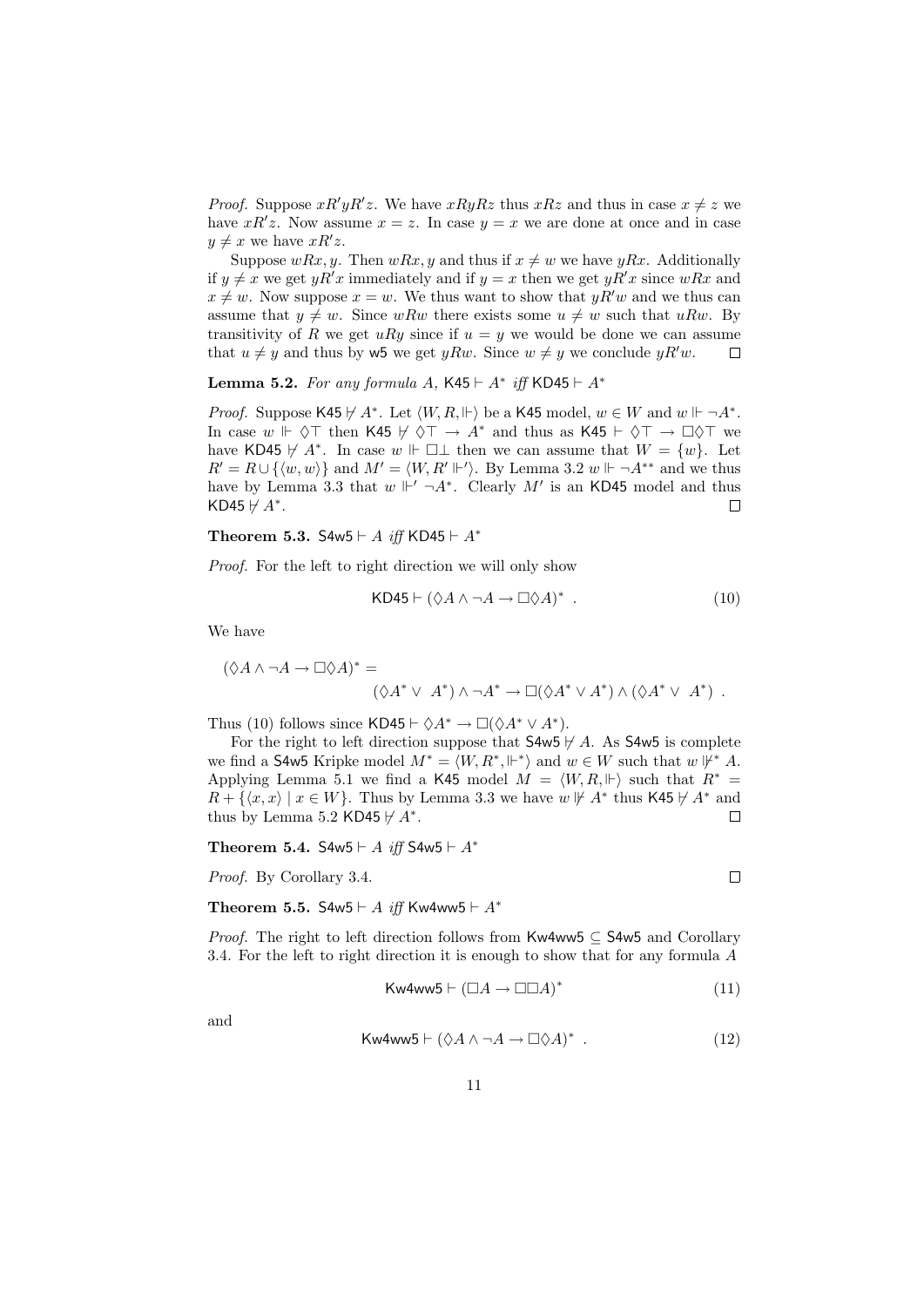(11) is clear. To show (12) note that

$$
(\Diamond A \land \neg A \to \Box \Diamond A)^* =
$$
  

$$
(\Diamond A^* \lor A^*) \land \neg A^* \to \Box (\Diamond A^* \lor A^*) \land (\Diamond A^* \lor A^*) .
$$

From which (12) follows.

Theorem 5.6. If for all A,  $S4w5 \vdash A$  iff  $L \vdash A^*$  then Kw4ww5  $\subseteq L$ 

*Proof.* Assume the hypothesis of the theorem. We clearly have Kw4  $\subseteq L$ . We have

$$
(\Diamond p \land \neg p \to \Box \Diamond p)^* = (\Diamond p \lor p) \land \neg p \to \Box (\Diamond p \lor p) \land (\Diamond p \lor p)) .
$$

Thus as  $L \vdash (\Diamond p \land \neg p \rightarrow \Box \Diamond p)^*$  we also have

$$
L \vdash \Diamond p \wedge \neg p \rightarrow \Box(\Diamond p \vee p)
$$

and thus also Kww5  $\subseteq$  L.

Lemma 5.7. Let  $2k \leq m$ ,

- 1. if  $F \in \mathcal{G}_m^{\circ}$  and  $F' \in \mathcal{G}_k^{* \circ}$  then there exists a bounded morphism from F  $onto F',$
- 2. if  $F \in \mathcal{G}_m^{\bullet}$  and  $F' \in \mathcal{G}_k^{*\bullet}$  then there exists a bounded morphism from F onto  $F'$ .

*Proof.* In both cases any function  $f : F \longrightarrow F'$  with  $|f(x)^{-1}| \ge 2$  is a bounded morphism morphism

Corollary 5.8. If Kw4ww5  $\subseteq L$ ,  $L \nsubseteq$  KD45 and  $L \nsubseteq$  S4w5 then there exists  $k \geq 1$  such that  $F \in \mathcal{F}_L^{\text{pg}}$  and  $|F| = m \geq k$  then  $F \in \mathcal{G}_m$ .

*Proof.* If  $L \not\subseteq$  KD45 then, as by Corollary 2.8 KD45 has the finite frame property, there exists some u and a frame  $F \in \mathcal{G}_u^{* \circ} \cup \mathcal{G}_u^*$  such that  $F \notin \mathcal{F}_L^{\text{pg}}$ . By possibly adjoining a root to F we can assume that  $F \in \mathcal{G}_u^*$ . Similarly since  $L \not\subseteq$  S4w5 there exists some v and  $F_2 \in \mathcal{G}_v^{*}$  such that  $F_2 \notin \mathcal{F}_L^{\text{pg}}$ .

Let  $k = 2 \cdot \max(u, v)$ . Now as Kw4ww5  $\subseteq L$  we have that for all  $F \in \mathcal{F}_L^{\text{pg}}$  if  $|F| = m$  then  $F \in \mathcal{G}_m^{\circ} \cup \mathcal{G}_m^{\bullet} \cup \mathcal{G}_m$ . By choice of k and Lemma 5.7 we thus get that if  $k \leq m$  then  $F \in \mathcal{G}_m$ .

Theorem 5.9. If for all A,  $S4w5 \vdash A$  iff  $L \vdash A^*$  then  $L \subseteq KD45$  or  $L \subseteq S4w5$ 

Proof. Assume the hypothesis of the theorem and assume for a contradiction that  $L \not\subseteq$  KD45 and  $L \not\subseteq$  S4w5. By Theorem 5.6 we get Kw4ww5  $\subseteq L$ . Let k be as given by Corollary 5.8. Let n be such that  $2^n \geq k+1$ . Let

$$
\Pi = \{ \overline{p}_1 \wedge \cdots \wedge \overline{p}_n \mid \overline{p}_i \in \{p_i, \neg p_i\} \} .
$$

 $\Box$ 

 $\Box$